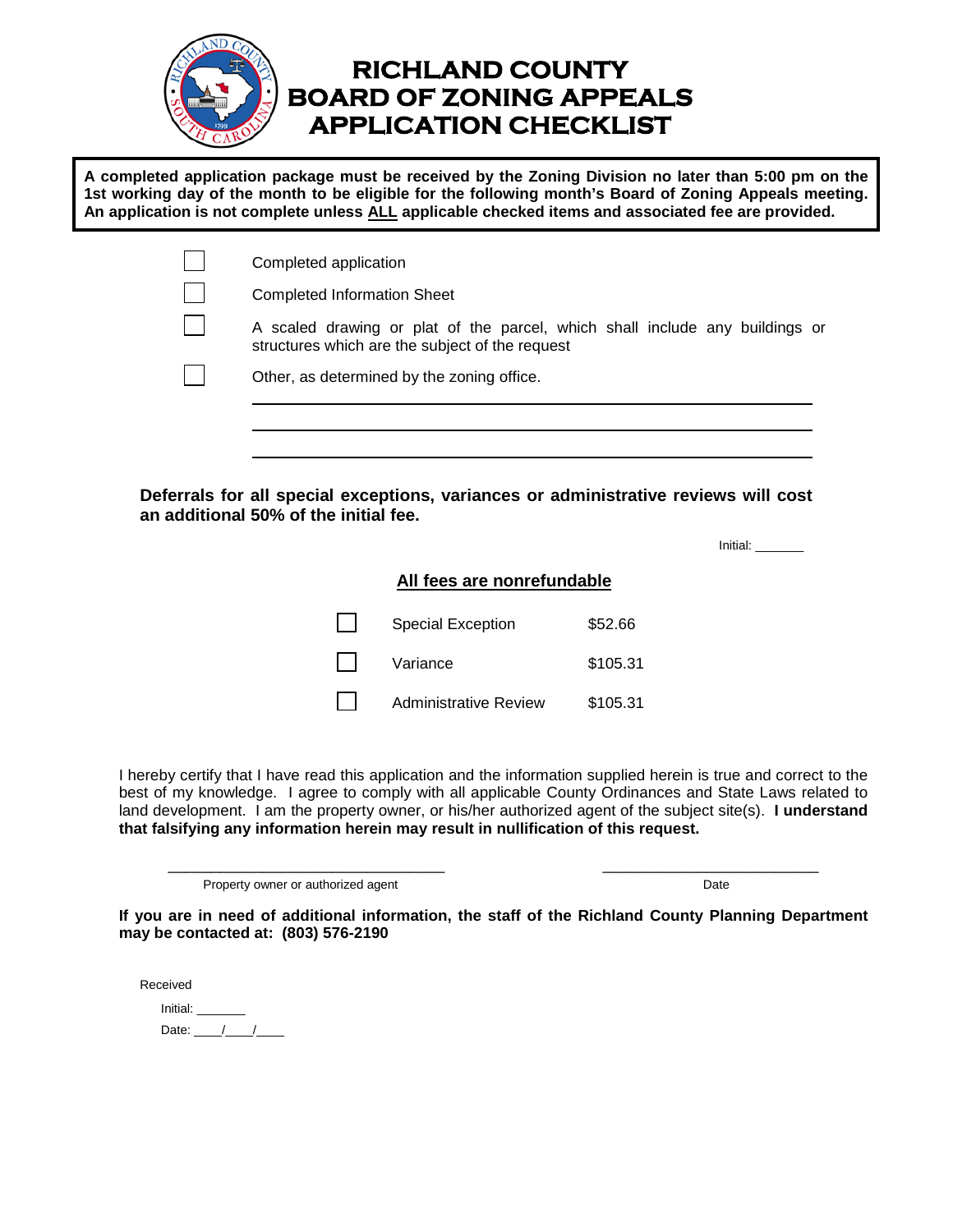

## **BOARD OF ZONING APPEALS NOTICE OF APPEALS**



| Receipt#                                                                                                                                                                                                                                                                                                                                                                                | Appeal # | Fee Paid \$ |  |  |  |  |  |
|-----------------------------------------------------------------------------------------------------------------------------------------------------------------------------------------------------------------------------------------------------------------------------------------------------------------------------------------------------------------------------------------|----------|-------------|--|--|--|--|--|
| The form must be completed on a hearing on appeal from action of a zoning official, application<br>for a variance, or application for special exception. Entries must be typed or printed legibly in<br>dark ink. If the application is on behalf of the property owner(s), all owners must sign. If the<br>applicant is not an owner, the owner(s) must sign the Designation of Agent. |          |             |  |  |  |  |  |

A copy of an accurate, legible site plan showing property dimensions and locations of all structures and improvements must be attached to an application for variance or special exception.

The Applicant hereby appeals (as stated on attached form):

| <b>Administrative Review</b>                                                                                                                          | Special Exception<br>Variance                                                                                                                            |
|-------------------------------------------------------------------------------------------------------------------------------------------------------|----------------------------------------------------------------------------------------------------------------------------------------------------------|
|                                                                                                                                                       |                                                                                                                                                          |
| Address:_____________________________                                                                                                                 |                                                                                                                                                          |
|                                                                                                                                                       |                                                                                                                                                          |
| Property Owner(s) [if other than Applicant(s)]: ________________________________                                                                      |                                                                                                                                                          |
| Address:________________________                                                                                                                      |                                                                                                                                                          |
|                                                                                                                                                       |                                                                                                                                                          |
|                                                                                                                                                       |                                                                                                                                                          |
|                                                                                                                                                       |                                                                                                                                                          |
|                                                                                                                                                       | <b>DESIGNATION OF AGENT</b>                                                                                                                              |
|                                                                                                                                                       | [Complete only if property owner is not applicant]<br>I (we) hereby appoint the applicant(s) as my (our) agent to represent me (us) in this application. |
| Name (Print or Type)                                                                                                                                  |                                                                                                                                                          |
| <b>Signature of Applicant(s)</b>                                                                                                                      | <u> 1989 - Johann Marie Barristo, martin amerikan di sebagai pertama dan pertama di sebagai pertama di sebagai per</u><br><b>Date</b>                    |
| I (we) certify that the information in this application and the attached forms are correct.                                                           |                                                                                                                                                          |
| Name (Print or Type)                                                                                                                                  | <u> 1980 - Andrea Stadt Britain, amerikansk politik (* 1908)</u>                                                                                         |
| <u> 1980 - John Harry Harry Harry Harry Harry Harry Harry Harry Harry Harry Harry Harry Harry Harry Harry Harry H</u><br><b>Signature of Owner(s)</b> |                                                                                                                                                          |
| Any previous requests for same variance/special exception<br>Ves No If "yes", Case No.                                                                |                                                                                                                                                          |

If you are in need of information or general correspondence, the staff of the Richland County<br>Planning Department may be contacted at: **BOZA@RICHLANDONLINE.COM**.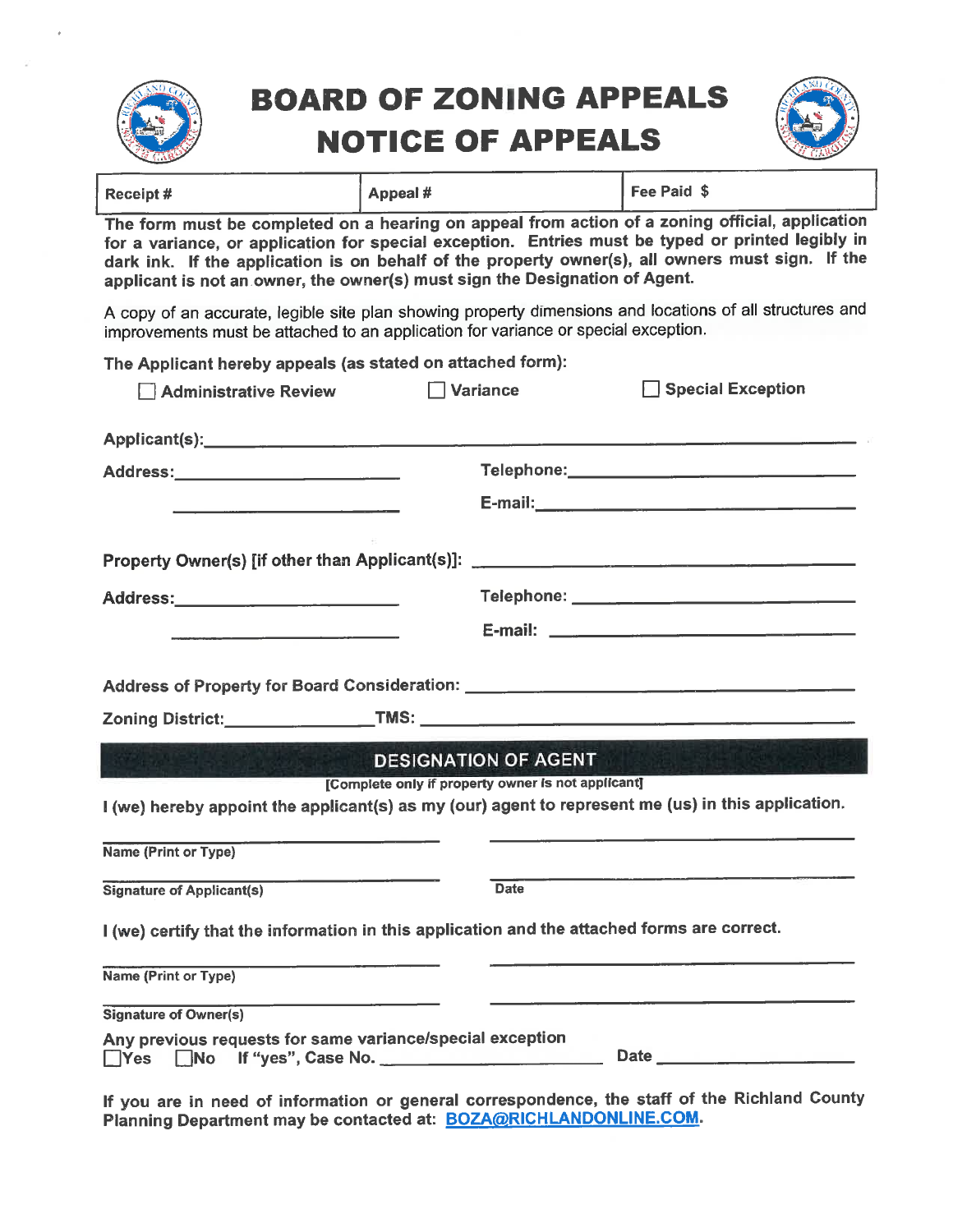

# **BOARD OF ZONING APPEALS VARIANCE APPEALS**



**Application #** 

|    |                                                                                                                                                                                                                             | <b>1.</b> Location                                                                                                                                                                                                                                                                                                                                           |                                                            | the contract of the contract of the contract of the contract of the contract of the contract of the |                                                                                                                                                                                                                             |  |  |  |  |  |  |
|----|-----------------------------------------------------------------------------------------------------------------------------------------------------------------------------------------------------------------------------|--------------------------------------------------------------------------------------------------------------------------------------------------------------------------------------------------------------------------------------------------------------------------------------------------------------------------------------------------------------|------------------------------------------------------------|-----------------------------------------------------------------------------------------------------|-----------------------------------------------------------------------------------------------------------------------------------------------------------------------------------------------------------------------------|--|--|--|--|--|--|
|    |                                                                                                                                                                                                                             |                                                                                                                                                                                                                                                                                                                                                              |                                                            |                                                                                                     | Zoning District __________                                                                                                                                                                                                  |  |  |  |  |  |  |
|    | 2. Applicant hereby appeals to the Zoning Board of Appeals for a variance from the strict application to the<br>property as described in the provisions of Section ________________of the Richland County Zoning Ordinance. |                                                                                                                                                                                                                                                                                                                                                              |                                                            |                                                                                                     |                                                                                                                                                                                                                             |  |  |  |  |  |  |
|    |                                                                                                                                                                                                                             | 3. Applicant requests a variance to allow use of the property in a manner shown on the attached site plan,                                                                                                                                                                                                                                                   |                                                            |                                                                                                     |                                                                                                                                                                                                                             |  |  |  |  |  |  |
| 4. | The application of the ordinance will result in unnecessary hardship, and the standards for a variance set by<br>Sec. 26-602.3b(1) of the Richland County Zoning Code are met by the following facts.                       |                                                                                                                                                                                                                                                                                                                                                              |                                                            |                                                                                                     |                                                                                                                                                                                                                             |  |  |  |  |  |  |
|    | a)                                                                                                                                                                                                                          |                                                                                                                                                                                                                                                                                                                                                              |                                                            |                                                                                                     | There are extraordinary and exceptional conditions pertaining to the particular piece of property as<br><u> 1980 - Andrea San Andrea San Andrea San Andrea San Andrea San Andrea San Andrea San Andrea San Andrea San A</u> |  |  |  |  |  |  |
|    | b)                                                                                                                                                                                                                          | <u>. In the contract of the contract of the contract of the contract of the contract of the contract of the contract of the contract of the contract of the contract of the contract of the contract of the contract of the cont</u>                                                                                                                         |                                                            |                                                                                                     |                                                                                                                                                                                                                             |  |  |  |  |  |  |
|    | C)                                                                                                                                                                                                                          | <u> 1989 - Johann Stein, mars et al. 1989 - Anna anno 1989 - Anna anno 1989 - Anna anno 1989 - Anna ann ann an </u><br>These conditions do not generally apply to other property in the vicinity as shown by: ______________________<br><u> 1980 - 1980 - 1980 - 1980 - 1980 - 1980 - 1980 - 1980 - 1980 - 1980 - 1980 - 1980 - 1980 - 1980 - 1980 - 198</u> |                                                            |                                                                                                     |                                                                                                                                                                                                                             |  |  |  |  |  |  |
|    | d)                                                                                                                                                                                                                          | Because of these conditions, the application of the ordinance to the particular piece of property would<br>effectively prohibit or unreasonably restrict the utilization of the property as follows: ________________<br><u> 1980 - Jan Sarajević, politika i postao da svjetlo da svoji središte i da svjetlo da svoji središte i da svje</u>               |                                                            |                                                                                                     |                                                                                                                                                                                                                             |  |  |  |  |  |  |
|    | e)                                                                                                                                                                                                                          | The authorization of the variance will not be of substantial detriment to the adjacent property or to the<br>public good, and the character of the district will not be harmed by the granting of the variance for the                                                                                                                                       |                                                            |                                                                                                     |                                                                                                                                                                                                                             |  |  |  |  |  |  |
| 5. | a)                                                                                                                                                                                                                          |                                                                                                                                                                                                                                                                                                                                                              |                                                            |                                                                                                     | The following documents are submitted in support of this application [a site plan must be submitted]:                                                                                                                       |  |  |  |  |  |  |
|    | b)                                                                                                                                                                                                                          |                                                                                                                                                                                                                                                                                                                                                              | the company of the company's company's company's company's |                                                                                                     |                                                                                                                                                                                                                             |  |  |  |  |  |  |
| c) |                                                                                                                                                                                                                             |                                                                                                                                                                                                                                                                                                                                                              | (Attach additional pages if necessary)                     |                                                                                                     |                                                                                                                                                                                                                             |  |  |  |  |  |  |
|    |                                                                                                                                                                                                                             | <b>Applicant's Signature</b>                                                                                                                                                                                                                                                                                                                                 |                                                            |                                                                                                     | <b>Telephone Number</b><br><b>Address</b>                                                                                                                                                                                   |  |  |  |  |  |  |

**Printed (typed) Name** 

City, State, Zip Code

**Alternate Number**